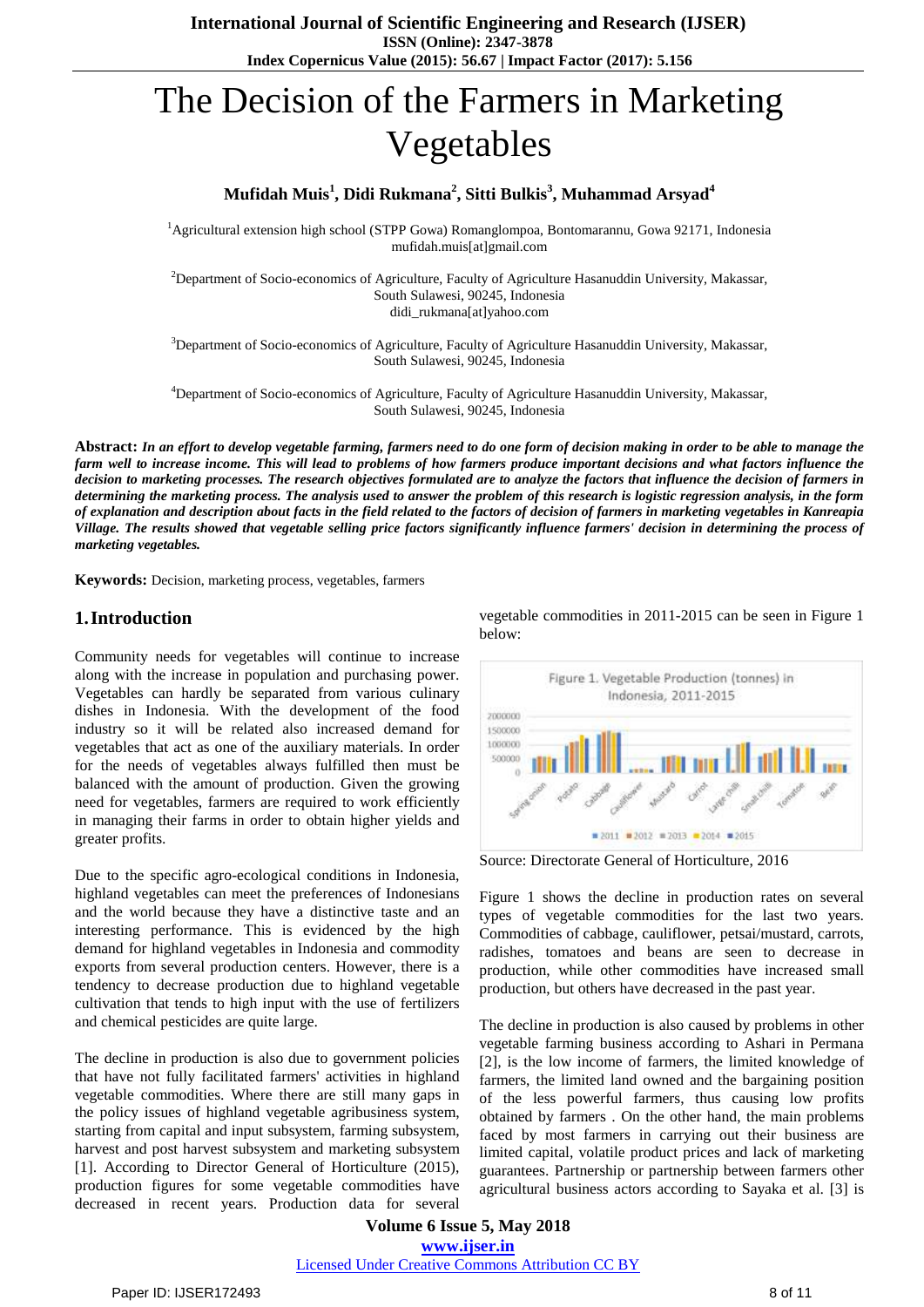expected to improve marketing efficiency, help farmers obtain a reasonable selling price and there is a guarantee of production that can be absorbed by the market.

Therefore a strategy is needed to eliminate or at least minimize these obstacles with an integrated program, such as strong cultivation, correct market information, adequate marketing facilities and transportation infrastructure to help increase farmer profits. The formation of new marketing networks for agricultural commodities is one of the developments of the marketing system and provides a market choice for agricultural commodities produced by farmers. The established marketing network is expected to increase the level of income earned for market participants, especially farmers as the producers.

Field observations indicate that in general the types of vegetables cultivated by farmers in Kanreapia Village Tombolopao District of Gowa Regency are: cabbage, white cabbage, potato, tomato, leek, carrot and cauliflower. The cultivation system is done by the farmers that are doing the rotation of the crops done continuously throughout the year. Because planting is continuous, the results can be harvested two to three times a year.

In an effort to develop vegetable farming, farmers need to do one form of decision making in order to be able to manage the farm well to increase income. This will lead to problems of how farmers produce important decisions and what factors influence the decision from the selection of vegetables, production process activities, to marketing processes.

Farmers as individual decision-makers are always influenced by the availability of household resources and also by their social relationships, ie, the decisions of a society will influence individual decisions. Besides, cultivation behavior is also related to social, cultural, economic and behavioral behavior of rural people life. The form of interaction between these factors is ultimately a decisive factor in decisionmaking by farmers.

The new problem of this research is about the decision of vegetable farmers in the marketing process. This is based on the importance of a process of decision analysis of farmers to gain attention in an effort to improve the welfare of farmers in running the agricultural business as the only source of income for farmers.

As suggested by Jean-Joseph Cadillon, etc [4], Vegetable farmers get their agricultural inputs from local input traders who can be found in most villages. These input traders get their supplies from regional input wholesalers, who in turn source their products from the manufacturing firms. Market gardening is carried out by vast numbers of farmers in Vietnam as it brings much higher gross income per land area than rice production.

# **2.Method of Analysis**

## **2.1. Method of Research**

This research is designed based on the goals to be achieved through descriptive analysis approach that describes descriptively about the decision of farmers in the process of vegetables marketing. With this research design, the research method used is survey.

## **2.2. Location and Time of Research**

The study was conducted for five months, starting from January to May 2017, in Kanreapia Village, Tombolopao District, Gowa regency of South Sulawesi. The location of the study was chosen purposively with methodological consideration, the selected location is one of the central vegetable production centers in South Sulawesi. The respondents were vegetable farmers who cultivated potato, cabbage and tomato vegetables with the consideration that the three vegetables are the highest vegetables in the area.

## **2.3. Data Analysis**

To answer the purpose in this study used logistic regression analysis. The main reason used this model is because the dependent variable (Y) to be tested is dummy (binary). While the independent variable  $(X)$  can be a mixture of category and non category data, in addition independent variables can also be qualitative or quantitative.

The parameter estimation in the logistic regression model is done using Maximum Likelihood Estimation method. This maximum likelihood method is used to maximize LF to obtain the parameter value as such that the probability of obtaining the maximum Y value. The alleged value of âi can be obtained by making the first derivative of the logarithmic function of the likelihood function, against each parameter value as which we will know, then equating it with zero [5].

After estimating the model parameters, the next is to test the suitability of the model that was formed. The accuracy of the model will be tested using chi-square statistic  $(2)$ , with the following hypothesis.

H0: There is no difference between the model and the observed data (empirical data)

H1: There is a difference between the model and the observed data.

To know the factors that influence the decision of farmers in marketing process by using analysis of logistic regression analysis with formulation as follows:

 $Y = ln(p/1-p) = β0 + β1x1 + β2x2 + β3x3$ Where:

- $Yi =$  peasant decision opportunity
- $Yi = 1$ , if farmers decide to market vegetables to collectors
- $Yi = 0$ , if farmers do not market vegetables to collectors
- x1: selling price (high or low)
- x2: attachment (bound or unbound)
- x3: marketing costs (Rp)

**Volume 6 Issue 5, May 2018**

**[www.ijser.in](file:///G:\www.ijser.in\Documents\www.ijser.in)**

[Licensed Under Creative Commons Attribution CC BY](http://creativecommons.org/licenses/by/4.0/)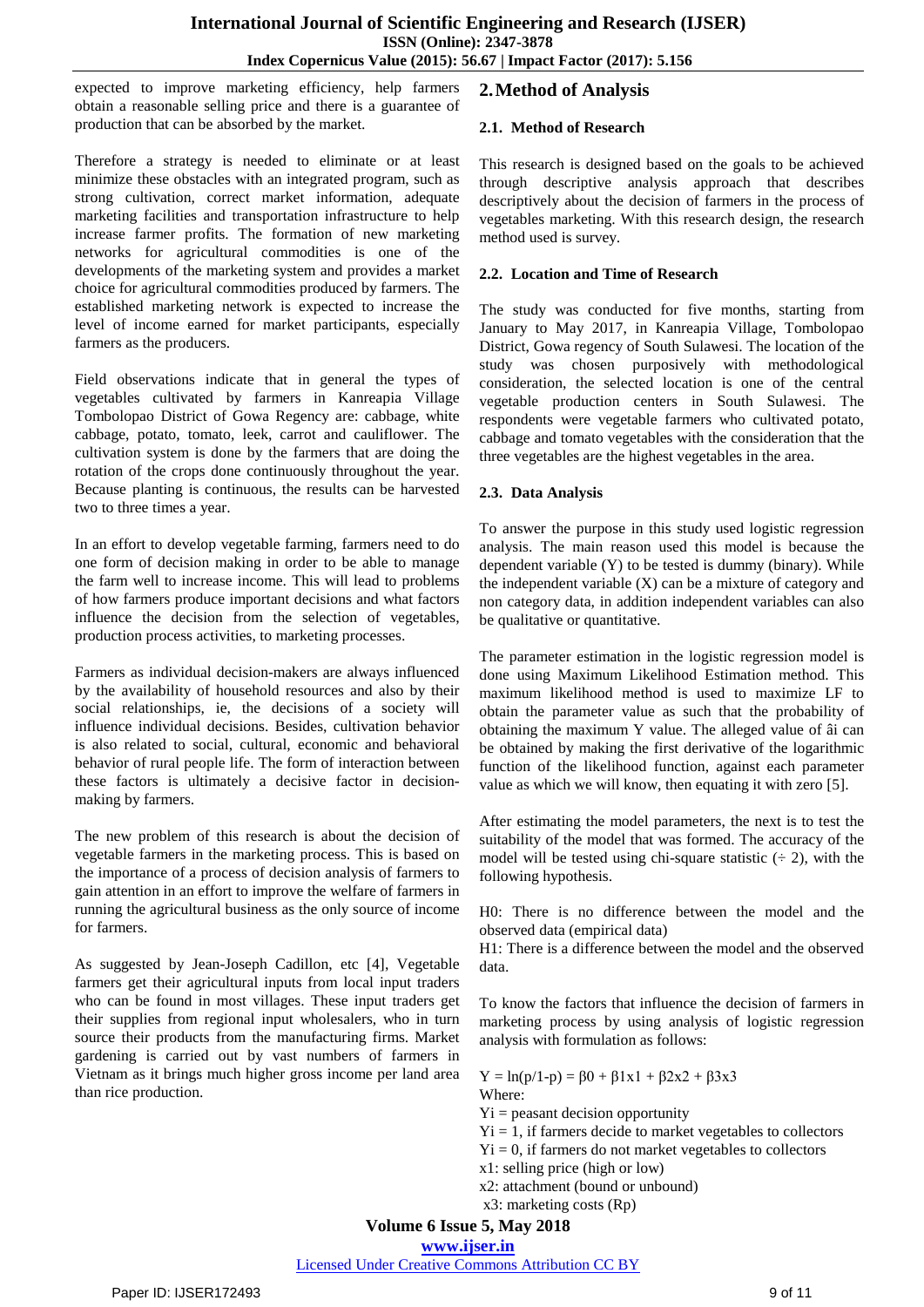#### Β0: constants

To test whether each logistic regression coefficient is significant, the Wald statistic test is used, with the following hypotheses.

H0:  $\hat{a}i = 0$  (price variables, attachments, marketing costs do not have a significant effect on the decision variables of farmers to market vegetables to collecting merchants)

H1: âi> 0 (price variables, attachments and marketing costs have a significant influence on decision variables farmer's market vegetables to collecting traders).

Each coefficient in the logistic regression model (âi) measures the change in logit estimates. If a certain independent variable  $(X<sub>i</sub>)$  rises 1 unit, while the other independent variable remains, then the average logit forecast will rise or fall by the value of the coefficient. Interpretation of logistic regression results can be done by looking at the odds ratio value. If an explanatory variable has a sign of a positive coefficient, then the odds ratio value will be greater than one, or vice versa. Interpretation of the odds value is obtained by taking antilogs from different coefficients. The interpretation of the odds value of this ratio is the tendency or probability  $Y = 1$  at condition  $x = 1$  for exp (âi) times compared with  $x = 0$ .

## **3.Results**

The vegetable marketing system in Kanreapia Village Tombolo Pao sub-district, Gowa regency consists of four kinds, the first is marketing channel I (local marketing) is from farmers to collectors traders to wholesalers between regions to retailers to consumers. The marketing channel II (inter island marketing) is from farmers to collecting traders to inter-island wholesalers to dispatchers to retailers to

consumers, and marketing channel III is from farmers to local traders to consumers.

Binary logistic analysis is used to test independent variables or independent variables entered into the model. The purpose of this analysis is to see whether independent variables such as selling prices, attachments, and marketing costs influence the dependent variable i.e. the farmer's decision to market the vegetables to collecting traders or not to market the vegetables to the collecting merchants. The results of binary logistic analysis are as follows:

### **3.1 Goodness of Fit Test**

From result of analysis known that value of R Square is equal to 0,888. This shows that the change of independent variables or independent variables included in the model can explain the change of dependent variable or dependent variable by 88.8%. While the rest of 11.2% is explained by other variables not described in the model.

## **3.2 Significant of Parameters Test**

Based on the analysis results can be seen that the variable with a value smaller than the significance of 0.05 is x1 (selling price). The other two variables, namely, attachment and marketing costs do not have a real effect. The significance value of each variable is variable x1 (selling price) with significance value equal to 0,040, variable x2 (attachment) with significance value equal to 0,112, and variable x3 (marketing cost) with significance value equal to 0,613.

The results of the analysis of factors affecting farmers in marketing vegetables to collecting traders or not marketing vegetables to collecting traders are presented in Table 1.

**Table 1:** Logit Regression Test Results Factors influencing farmers' decision to market vegetables in Kanreapia Village, 2017

| Variable                              | Coeffisien | SЕ    | Wald  | (df) | Sig.  | Exp(Y)  |
|---------------------------------------|------------|-------|-------|------|-------|---------|
| Selling_price $(x1)$                  | 2.853      | 1.390 | 4.210 |      | 0.040 | 17,334  |
| Attachment $(x2)$                     | 2,369      | 1.493 | 2,519 |      | 0.112 | 10,686  |
| $Cost$ marketing $(x3)$               | 0.000      | 0.000 | 0.256 |      | 0.613 | 1,000   |
| Constant                              | $-3.355$   | 1.276 | 0.077 |      | 0.781 | 0,701   |
| Chi square $(x^2)$                    |            |       |       |      |       | 0,281   |
| $-2 \log$ Likelihood Block Number = 0 |            |       |       |      |       | 111,641 |
| $-2 \log$ Likelihood Block Number = 1 |            |       |       |      |       | 22,763  |
| Negelkerke R Square                   |            |       |       |      |       | 0.888   |

Table 1, shows that of the three factors that allegedly influenced the farmer's decision to market his vegetables, only one factor had a significant effect on the selling price (x1). This means that farmers' opportunities to market vegetables to collecting traders higher than not marketing to collecting traders are largely determined by the price factor of the vegetables offered by the collectors to the farmers.

Variable selling price has a significance value of 0.040, so this variable declared significant effect on the decision of farmers to market their vegetables to collecting merchants. The selling price variables have positive coefficient value, this means that the opportunity of farmers to market their vegetables to the collecting traders is positively related to the

selling price of vegetables, so it can be said that the higher the selling price of vegetables offered by collecting traders to the farmers, the possibility of farmers to market their vegetables to the collecting merchants the greater it is. This is due to the level of farmers' knowledge of the growing retail price of vegetables on the market. The value of odds ratio on the selling price variable is 17,334 which means that every increase of selling price equal to 1 rupiah hence the chance of farmer to market their vegetables to the collecting merchant 17,334 times.

This is consistent with the results of Kabeto's [6], that market participation decisions are significantly affected by prices, ownership of means of transportation, number of additional visits per year, quantity of production, awareness of quality